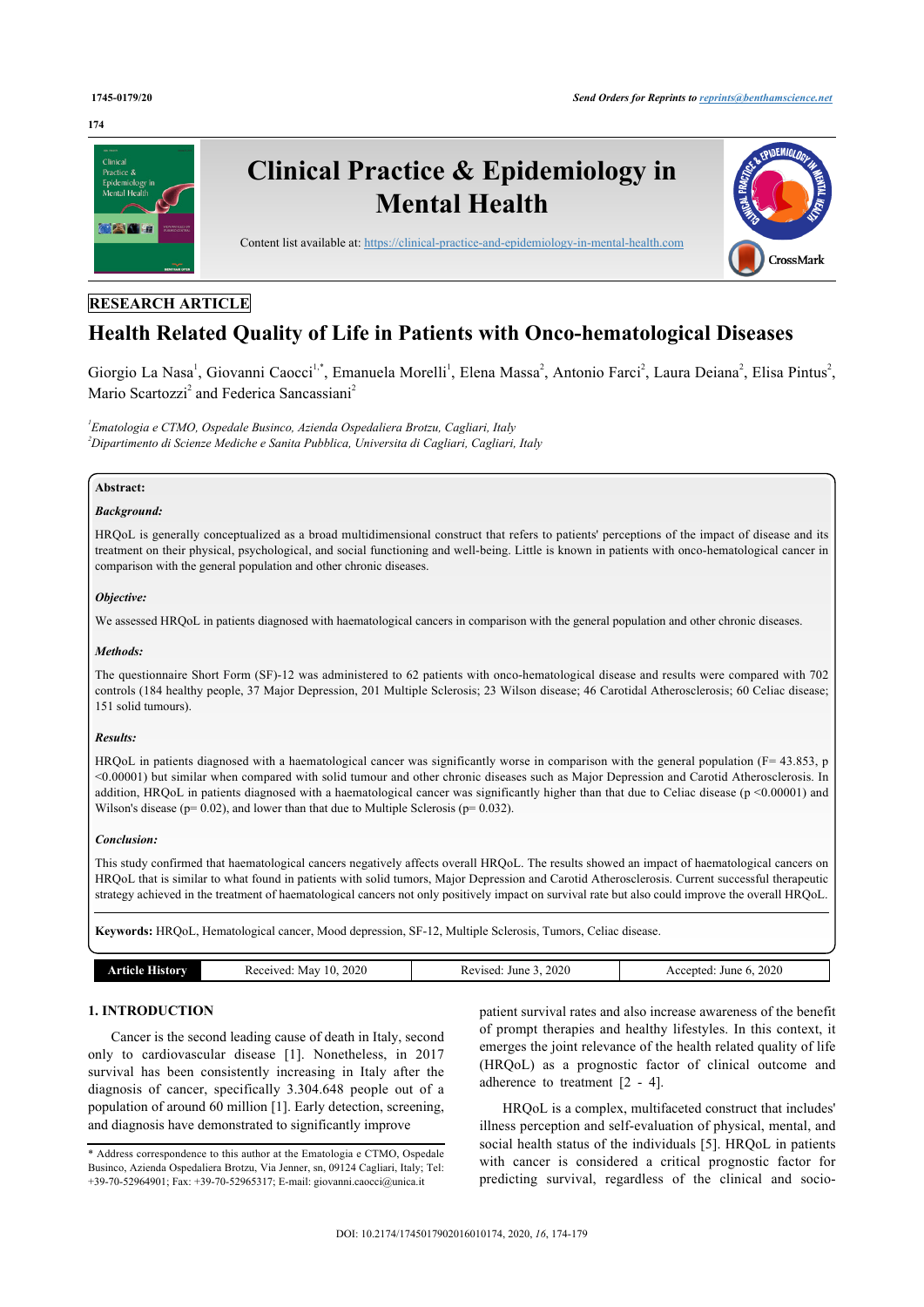demographic characteristics well-known to have an important impact on the progress of the disease[[6,](#page-4-4) [7\]](#page-4-5). Moreover, clinicians and patients now frequently face difficult choices concerning therapies that are often comparable in regard to efficacy, especially making medical complex decisions . In addition, cancer treatments can affect several dimensions of quality of life: body image, fatigue and mental health [[8](#page-4-6)].

So far, little attention has been paid to the effects on HRQoL in patients diagnosed with haematological cancer [\[9](#page-4-7) - [13\]](#page-4-8). Life expectancy in patients with haematological cancer is generally increased and sometimes is now close to that observed in the general population for all ages[[14\]](#page-4-9). In particular circumstances, therapy can be suspended and patients can be monitored during the phase of remission free of treatment [[15,](#page-4-10) [16](#page-4-11)]. In this context, the application of patientreported outcomes (PRO), an instrument that evaluates health outcomes from the patient's perspective, plays a crucial role [\[17](#page-4-12) - [21\]](#page-4-13).

The primary endpoint of our research was to assess selfperceived HRQoL in patients diagnosed with haematological cancers and compare the results with the general population and with different chronic pathologies.

#### **2. MATERIALS AND METHODS**

#### **2.1. Sample and Setting**

Patients were recruited during the period of June-July 2018 from the Day-Hospital Service (DH) of the Hematology Unit and Stem Cell Transplantation Center, Hospital Businco, Azienda Ospedaliera Brotzu, Cagliari, Italy. The study population included patients receiving active treatment with age >18 years, both sexes and histologic confirmation of malignant neoplasm.The study was approved by the ethics committee of the Italian National Health Institute, Rome ("Istituto Superiore della Sanita"). All procedures were carried out in accordance with the 1964 Helsinki declaration and its later amendments. Each participant was provided with full descriptions of the aims and procedures of the study before signing the informed consent form. Participants were also made aware of data protection and ensured that they could terminate the interview at any time.

#### **2.2. Questionnaire**

The questionnaire SF-12 (Short Form Health Survey - 12 item) was administered to evaluate the HRQoL[[22\]](#page-4-14). The instrument consisting of 12 items was used to investigate the two sub-dimensions, physical and psychosocial health. The total score (range: 12-47 points) consisted of asking subjects to indicate the extent to which they agreed or disagreed with individual items. The resulting answers were then scored to obtain a Likert Scale value. Higher scores reflect a better perceived HRQoL; a score <36 indicates low perceived HRQoL levels [\[22](#page-4-14)].

In addition, data were collected through a sociodemographic and clinical-oncological data collection form, countenancing information on marital and employment status, education level, time of follow-up, cancer staging, toxicity of treatments, intent of treatment, response and adherence to treatment. The diffusion of hematological cancer was scored from 1 to 4 considering 1 as a unique localization in one nodal station or extra-nodal; 2 as two or more localizations from the same side of diaphragm, 3 as localizations from both side of diaphragm and 4 diffuse disease. The toxicity of treatment was scored from 1 (mild) to 5 (death), according to Common Toxicities Criteria (CTC), version 4.0 [\[23](#page-4-15)].

# **2.3. Statistical Analysis**

For each individual with onco-haematological disease, four healthy control subjects matched by gender and age were extracted from a database of a community survey on wellbeing and mental health that used a similar methodology [\[24](#page-4-16)]. The Control Sample (CS) extracted from the general population, through simple random sampling and matched for age and gender, consists of 88 females and 160 males for a total of 248 people. The impact of the pathology on the HRQoL was calculated by the difference between the mean SF-12 score obtained in the group of patients in comparison with HRQoL scores obtained from the healthy general population. Data on different chronic diseases coming from previously published studies were used for comparison [\[25](#page-4-17) - [31\]](#page-5-0).

The scores obtained in the SF-12 scales were compared using analysis of variance (ANOVA)test. Differences with a pvalue of less than 0.05 were considered statistically significant.

# **3. RESULTS**

The Study Sample (SS) consists of 62 people, including 22 females  $(35.5\%)$  and 40 males  $(65.5\%)$ . The sociodemographic and clinical-oncological characteristics of the study sample are illustrated in Table **[1](#page-2-0)**. The mean age of the sample for the SS was  $57.23 \pm 16.5$  years and  $57.40 \pm 15.5$  years for the CS. In the SS the average of the SF-12 total score was 32.60±5.43; in the CS the average of the SF-12 total score is 38.04±5.87. HRQoL in patients diagnosed with a haematological cancer was found significantly worse in comparison with the general population  $(F= 43.853, p)$ <0.00001, df 1, 308.309). The impact on HRQoL of the burden attributable to the cancer was measured in  $5.44 \pm 2.93$  points on the SF-12 scale without differences between genders( $5.19\pm3.18$  in females and  $5.53\pm3.02$  in males,  $p=0.6$ ).

The HRQoL profile in patients diagnosed with a haematological cancer was comparable to that with solid tumour (F = 0.770; df = 1,211,212; p= 0.381) and other chronic diseases such as Major Depression (F= 0.255; df= 1.95.96; p= 0.615), and Carotid Atherosclerosis ( $F= 0.115$ ; d $f= 1.106.107$ ; p= 0.735). The impact on HRQoL was significantly greater than that due to Celiac disease ( $F = 67.959$ ; d $f = 1.120.121$ ; p  $\leq 0.00001$ ) and Wilson's disease (F= 5.623; df= 1.83.84; p= 0.02) and significantly lower than that due to Multiple Sclerosis (F= 4,673; df= 1,261.9262; p= 0.032) (Table**2**).

#### **4. DISCUSSION**

This study suggests that patients with haematological cancers have significantly worse HRQoL outcomes than their peers in the general population[[9](#page-4-7), [10](#page-4-18), [24\]](#page-4-16). Results are confirmed in males and females although it is recognized that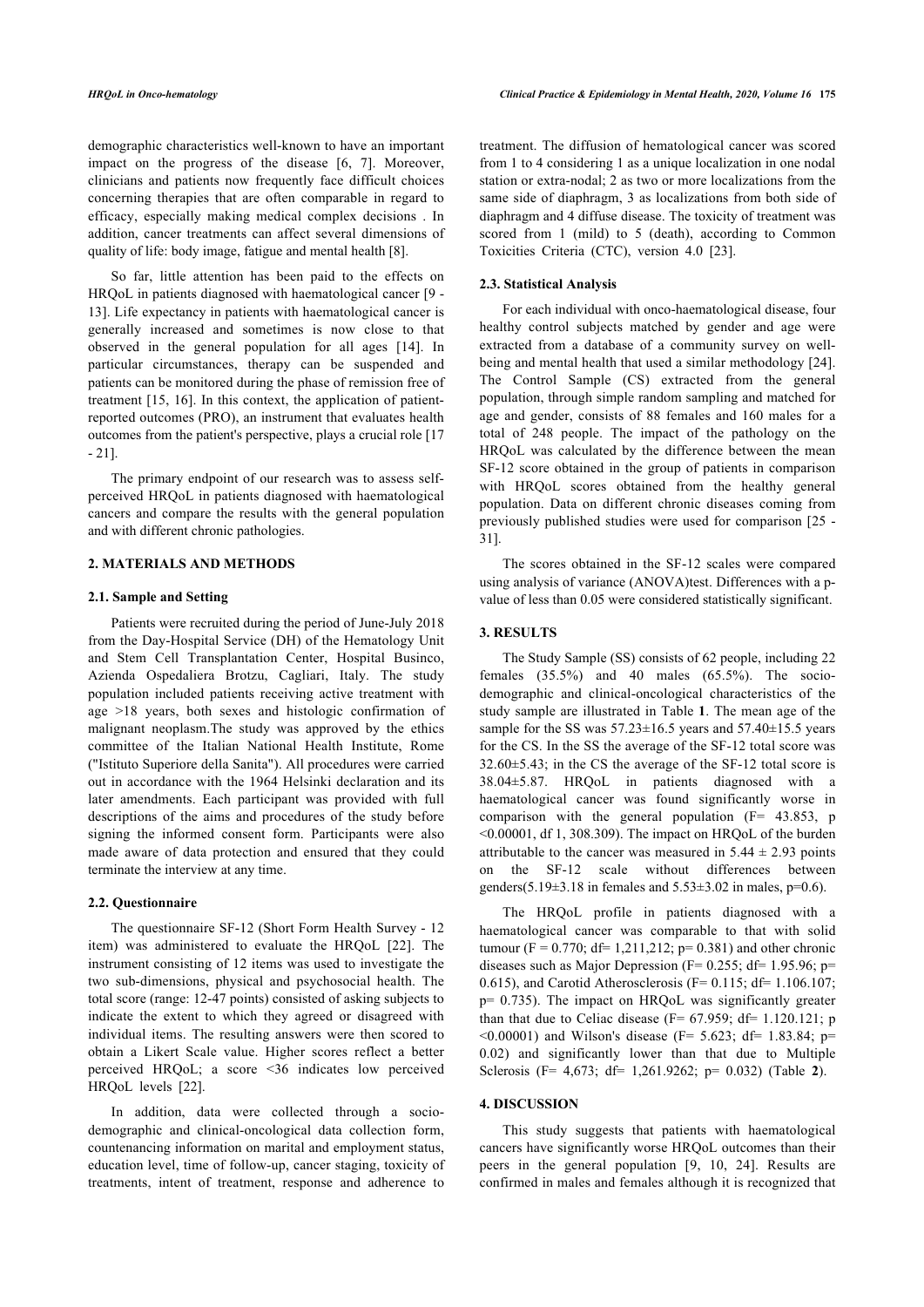within the general population women have poorer HRQoL [[24\]](#page-4-16). The results of our study showed that both haematological and solid cancers have a similar impact on the patient HRQoL, along with other chronic diseases such as Major Depression, and Carotid Atherosclerosis; a significantly higher impact of haematological cancers on HRQoL was reported compared with Celiac and Wilson's disease but lower compared with Multiple Sclerosis [[26](#page-4-19) - [28](#page-5-1)].

<span id="page-2-0"></span>**Table 1. Sociodemographic and clinical characteristics of patients with onco-hematological disease involved in the study. The diffusion of hematological cancer was scored from 1 to 4 considering 1 as a unique localization in one nodal station or extranodal; 2 as two or more localizations from the same side of diaphragm, 3 as localizations from both side of diaphragm and 4 diffuse disease. The toxicity of treatment was scored from 1 (mild) to 5 (death), according to common toxicities criteria (CTC), version 4.0 \*data not available**

| <b>VARIABLES</b>                  |                             |                  | $(\%)$  |
|-----------------------------------|-----------------------------|------------------|---------|
| <b>Marital status</b>             | Single                      | 17               | 27.4    |
|                                   | Married/Living with partner | 41               | 66.1    |
|                                   | Divorced                    | $\mathbf{1}$     | 1.6     |
|                                   | Widow                       | 3                | 4.8     |
| <b>Employment status</b>          | Housewife                   | $\sqrt{6}$       | 9.7     |
|                                   | Unemployed                  | 5                | 8.1     |
|                                   | Employed                    | 19               | 30.6    |
|                                   | Retired                     | 29               | 46.7    |
|                                   | Student                     | 3                | 4.8     |
| <b>Education level</b>            | Primary school              | $\overline{4}$   | 6.5     |
|                                   | Secondary school            | 24               | 38.7    |
|                                   | High school                 | 24               | 38.7    |
|                                   | University degree           | 8                | 12.9    |
|                                   | Higher                      | $\overline{c}$   | 3.2     |
| <b>Outpatient service</b>         | Outpatient                  | 62               | 78,2    |
| Follow-up                         | First admission             | $\mathbf{1}$     | 1.6     |
|                                   | $<$ 6 months                | $\tau$           | 11.3    |
|                                   | 6-12 months                 | $\tau$           | 11.3    |
|                                   | $>12$ months                | 46               | 74.2    |
|                                   | $NA*$                       | $\mathbf{1}$     | 1.6     |
| <b>Cancer stage</b>               | $\mathbf{1}$                | $\mathbf{1}$     | 1.6     |
|                                   | $\sqrt{2}$                  | $\boldsymbol{7}$ | 11.3    |
|                                   | $\mathfrak{Z}$              | 6                | 9.7     |
|                                   | $\overline{\mathbf{4}}$     | 44               | 71      |
|                                   | $NA*$                       | $\overline{4}$   | 6.5     |
| <b>Toxicity of treatments</b>     | $\mathbf{1}$                | $\mathbf{1}$     | 1.6     |
|                                   | $\mathbf{2}$                | 5                | $8.1\,$ |
|                                   | $\mathfrak{Z}$              | 14               | 22.6    |
|                                   | $\overline{4}$              | 25               | 40.3    |
|                                   | 5                           | 13               | 21      |
|                                   | $NA*$                       | $\overline{4}$   | 6.5     |
| <b>Intent of treatment</b>        | Curative                    | 31               | 50      |
|                                   | maintenance                 | 22               | 35.5    |
|                                   | Supportive                  | 5                | 8.1     |
|                                   | $NA*$                       | $\overline{4}$   | 6.5     |
| Response to treatment             | Complete response           | $\sqrt{6}$       | 9.7     |
|                                   | Partial response            | 27               | 43.5    |
|                                   | Progression                 | $\mathfrak{Z}$   | $4.8\,$ |
|                                   | Ongoing evaluation          | $22\,$           | 35.5    |
|                                   | $\mathrm{NA}^*$             | $\overline{4}$   | 6.5     |
| Adherenceat 3 months of follow-up | Yes                         | 54               | 87.1    |
|                                   | No                          | $\mathbf{1}$     | 1.6     |
|                                   | Not evaluated               | $\mathfrak{Z}$   | 4.8     |
|                                   | $\mathrm{NA}^*$             | $\overline{4}$   | 6.5     |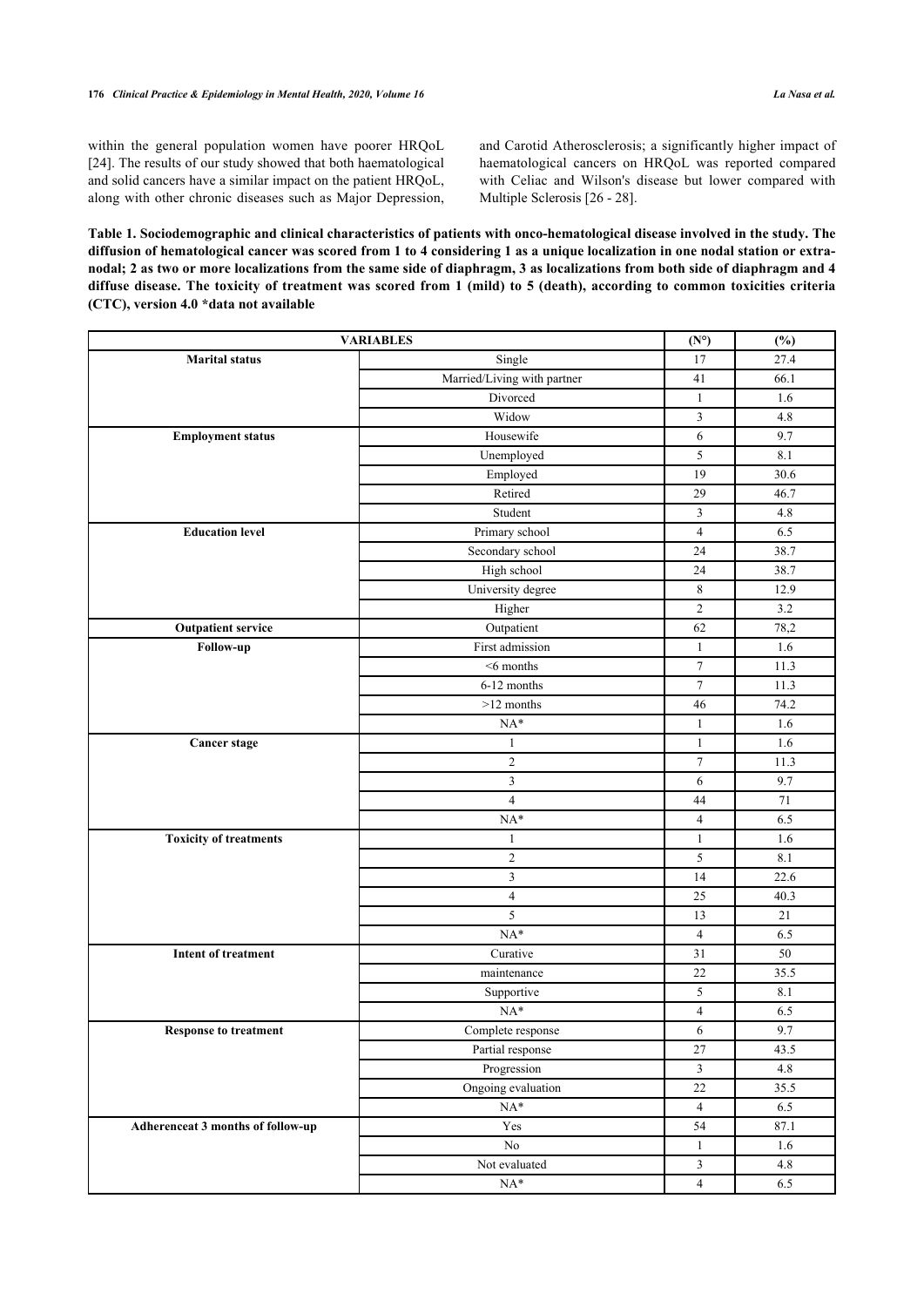| <b>Disease</b>                                         | <b>SF-12 score</b><br>Average±sd | <b>Attributable Burden on HROoL</b> | <b>Comparison with Onco-hematologic Disease</b><br><b>ANOVA 1 way</b> | р         |
|--------------------------------------------------------|----------------------------------|-------------------------------------|-----------------------------------------------------------------------|-----------|
| Major Depression<br>$(N=37)$                           | $33.8 \pm 9.2$                   | $5.6 \pm 3.6$                       | df $1,95,96$<br>$F=0.255$                                             | 0.615     |
| Multiple Sclerosis<br>$(N=201)$                        | $29.5 \pm 7.3$                   | $7.0 \pm 3.5$                       | df 1,261,9262<br>$F=4.673$                                            | 0.032     |
| Wilson Disease<br>$(N=23)$                             | $33.8 \pm 9.0$                   | $4.4 \pm 1.7$                       | df $1,83,84$<br>$F = 5.623$                                           | 0.020     |
| Carotidal atherosclerosis<br>$(N=46)$                  | $30.6 \pm 8.1$                   | $6.2 \pm 5.0$                       | df 1,106,107<br>$F=0.115$                                             | 0.735     |
| Celiac disease<br>$(N=60)$                             | $35.83 \pm 5.72$                 | $2.4 \pm 1.0$                       | df 1,120,121<br>$F = 67.959$                                          | < 0.00001 |
| Solid tumors<br>$(N=151)$                              | 32.34±6.764                      | $4.67\pm6.64$                       | df 1,211,212<br>$F = 0.770$                                           | 0.381     |
| Onco-hematological tumors $32.60 \pm 5.43$<br>$(N=62)$ |                                  | $5.44 \pm 2.93$                     |                                                                       |           |

<span id="page-3-0"></span>**Table 2. Attributable burden on HRQoL in patients with onco-hematological disease: comparison with chronic tumors or diseases.**

In this regard, it must be taken into consideration that the "raw" score on the respective SF-12 scale is comparable among cases and controls but not among pathologies since the different gender and age distribution as well as other risk factors, such as schooling and dissimilar comorbid conditions can have an impact on the outcomes. For example, atherosclerosis is classed as a disease of aging, such that increasing age is a risk factor for the development of atherosclerosis. Nonetheless, comparing SF12 scores across different diseases and the respective age and gender controls scores could be considered correct.

It is thus important to take into account all comorbidities and their relative effect on quality of life state when we consider specific conditions. It is also important to ensure an accurate calculation of the "Attributable Burden" of a specific diagnosis. An example is that about 30% of patients with cardiovascular diseases experience an excess of mood disturbances [[24](#page-4-16)]. Instead, if these conditions are not typically related to the diagnosis but intrinsic to the population characteristics, therefore independent from the diagnosis itself, the effect is cancelled by matching gender and age variables. The calculation of the burden of the disease allows a comparison across different pathologies.

In this respect, we reported that in a sample of patients with haematological cancers, in which the vast majority have a course disease of more than one year and advanced stage, the patients share the same HRQoL profile as in the case of other chronic diseases. Interestingly, lower HRQoL was reported when compared with patients with multiple sclerosis although patients with haematological cancers experience a prolonged expectancy of life. This indicates that the current therapeutic regime to treat haematological cancers not only lead to a better survival rate but also improve acceptance and quality of life.

This study has limitations. One limitation is relative to the observational nature of cross-sectional study that does not permit estimating the perceived HRQoL differences over time as instead longitudinal study would permit. Also, the small sample size decreases the power of the difference between HRQoL and both socio-demographic and clinical-oncological

anamnestic variables. Furthermore, SF-12 questionnaire, as health generic scale, may not express adequately the changes across different pathological conditions examined in this study. Nevertheless, considering the paucity of HRQoL reports in hematological malignancies, this study contributes to new insight in this field.

#### **CONCLUSION**

This study suggests that haematological cancers negatively affect overall HRQoL. The patients diagnosed with haematological cancer have poorer perceived HRQoL than their peers in the general population.

The results showed an impact of haematological cancers on HRQoL that is similar to what found in patients with solid tumors, Major Depression and Carotid Atherosclerosis. Differently, the impact of haematological cancer on HRQoL compared with other strongly disabling disorders such as multiple sclerosis was reported to be lower.

Current successful therapeutic strategy achieved in the treatment of haematological cancers not only positively impacts on survival rate but could also improve the overall HRQoL.

# **LIST OF ABBREVIATIONS**

| <b>HROoL</b> | $=$ | Health Related Quality of Life |
|--------------|-----|--------------------------------|
| SS           |     | Study Sample                   |
| CS           |     | Control Sample                 |
| <b>CTX</b>   |     | Common Toxicities Criteria     |

# **ETHICS APPROVAL AND CONSENT TO PARTI-CIPATE**

The study was approved by the ethics committee of the Italian National Health Institute, Rome ("Istituto Superiore della Sanità").

# **HUMAN AND ANIMAL RIGHTS**

No animals were used in this research. All human research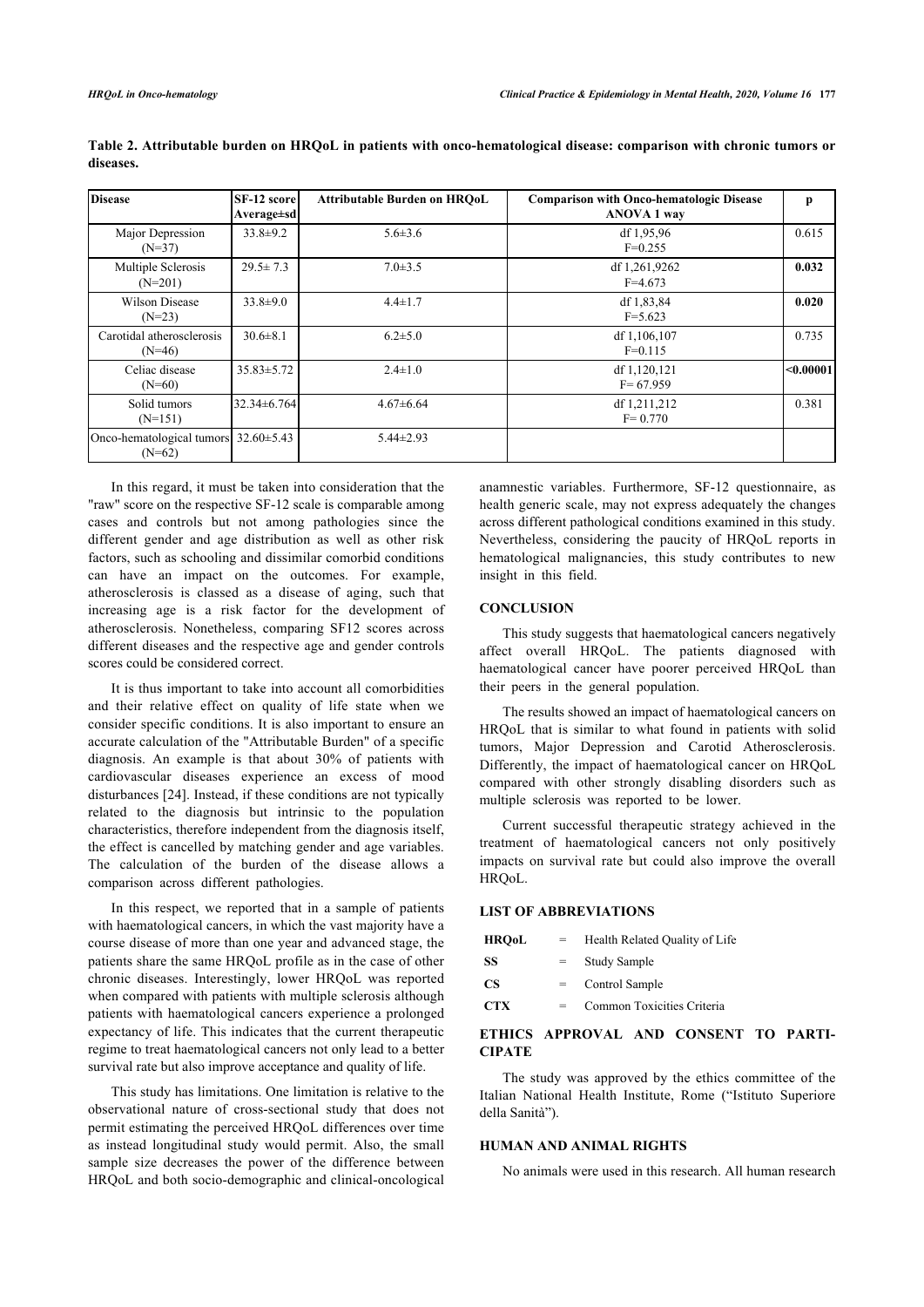<span id="page-4-18"></span>procedures followed were in accordance with the ethical standards of the committee responsible for human experimentation (institutional and national), and with the Helsinki Declaration of 1975, as revised in 2013.

# **CONSENT FOR PUBLICATION**

Each participant was provided with full descriptions of the aims and procedures of the study before signing the informed consent form. Participants were also made aware of data protection and ensured that they could terminate the interview at any time.

# **AVAILABILITY OF DATA AND MATERIALS**

<span id="page-4-8"></span>Data are available in the medical charts at Ematologia, Ospedale Businco, Cagliari, Italy.

#### <span id="page-4-9"></span>**FUNDING**

None

# <span id="page-4-10"></span>**CONFLICT OF INTEREST**

The author declares no conflict of interest, financial or otherwise.

# <span id="page-4-11"></span>**ACKNOWLEDGEMENTS**

We are deeply grateful to the patients who participated in this study.

#### <span id="page-4-12"></span><span id="page-4-0"></span>**REFERENCES**

- [1] Benvenuti nel sito dell'AIRTUM | Associazione Italiana Registri Tumori Available from: <https://www.registri-tumori.it/cms/>
- <span id="page-4-1"></span>[2] Scalzulli E, Molica M, Alunni FD, *et al.* Identification of predictive factors for overall survival at baseline and during azacitidine treatment in high-risk myelodysplastic syndrome patients treated in the clinical practice. Ann Hematol 2019; 98(8): 1919-25. [\[http://dx.doi.org/10.1007/s00277-019-03724-9\]](http://dx.doi.org/10.1007/s00277-019-03724-9) [PMID: [31168652](http://www.ncbi.nlm.nih.gov/pubmed/31168652)]
- [3] Breccia M, Efficace F, Sica S, *et al.* Adherence and future discontinuation of tyrosine kinase inhibitors in chronic phase chronic myeloid leukemia. A patient-based survey on 1133 patients. Leuk Res 2015; 39(10): 1055-9.

[\[http://dx.doi.org/10.1016/j.leukres.2015.07.004\]](http://dx.doi.org/10.1016/j.leukres.2015.07.004) [PMID: [26282944](http://www.ncbi.nlm.nih.gov/pubmed/26282944)]

- <span id="page-4-2"></span>[4] Mantovani G, Astara G, Lampis B, *et al.* Evaluation by multidimensional instruments of health-related quality of life of elderly cancer patients undergoing three different "psychosocial" treatment approaches. A randomized clinical trial. Support Care Cancer 1996; 4(2): 129-40. [\[http://dx.doi.org/10.1007/BF01845762\]](http://dx.doi.org/10.1007/BF01845762) [PMID: [8673350\]](http://www.ncbi.nlm.nih.gov/pubmed/8673350)
- <span id="page-4-14"></span><span id="page-4-13"></span><span id="page-4-3"></span>[5] Lepl??ge A, Hunt S. The problem of quality of life in medicine. JAMA 1997; 278(1): 47-50. [\[http://dx.doi.org/10.1001/jama.1997.03550010061041](http://dx.doi.org/10.1001/jama.1997.03550010061041)] [PMID: [9207338](http://www.ncbi.nlm.nih.gov/pubmed/9207338)]
- <span id="page-4-15"></span><span id="page-4-4"></span>[6] Efficace F, Gaidano G, Breccia M, *et al.* Prognostic value of selfreported fatigue on overall survival in patients with myelodysplastic syndromes: a multicentre, prospective, observational, cohort study. Lancet Oncol 2015; 16(15): 1506-14. [\[http://dx.doi.org/10.1016/S1470-2045\(15\)00206-5](http://dx.doi.org/10.1016/S1470-2045(15)00206-5)] [PMID: [26404501\]](http://www.ncbi.nlm.nih.gov/pubmed/26404501)
- <span id="page-4-16"></span><span id="page-4-5"></span>[7] Efficace F, Gaidano G, Sprangers M, *et al.* Preference for involvement in treatment decisions and request for prognostic information in newly diagnosed patients with higher-risk myelodysplastic syndromes. Ann Oncol 2014; 25(2): 447-54.

[\[http://dx.doi.org/10.1093/annonc/mdt557\]](http://dx.doi.org/10.1093/annonc/mdt557) [PMID: [24478321](http://www.ncbi.nlm.nih.gov/pubmed/24478321)]

<span id="page-4-17"></span><span id="page-4-6"></span>[8] Caocci G, Atzeni S, Orrù N, *et al.* Gynecomastia in a male after dasatinib treatment for chronic myeloid leukemia. Leukemia 2008; 22(11): 2127-8.

[\[http://dx.doi.org/10.1038/leu.2008.106\]](http://dx.doi.org/10.1038/leu.2008.106) [PMID: [18463676](http://www.ncbi.nlm.nih.gov/pubmed/18463676)]

<span id="page-4-19"></span><span id="page-4-7"></span>[9] Caocci G, La Nasa G, Efficace F. Health-related quality of life and

symptom assessment in patients with myelodysplastic syndromes. Expert Rev Hematol 2009; 2(1): 69-80.

[\[http://dx.doi.org/10.1586/17474086.2.1.69\]](http://dx.doi.org/10.1586/17474086.2.1.69) [PMID: [21082996](http://www.ncbi.nlm.nih.gov/pubmed/21082996)]

- [10] Efficace F, Gaidano G, Lo-Coco F. Patient-reported outcomes in hematology: is it time to focus more on them in clinical trials and hematology practice? Blood 2017; 130(7): 859-66. [\[http://dx.doi.org/10.1182/blood-2017-03-737403](http://dx.doi.org/10.1182/blood-2017-03-737403)]
- [11] Efficace F, Kemmler G, Vignetti M, Mandelli F, Molica S, Holzner B. Health-related quality of life assessment and reported outcomes in leukaemia randomised controlled trials - a systematic review to evaluate the added value in supporting clinical decision making. Eur J Cancer Oxf Engl 1990; 44(11): 1497-506.
- [12] Efficace F, Novik A, Vignetti M, Mandelli F, Cleeland CS. Healthrelated quality of life and symptom assessment in clinical research of patients with hematologic malignancies: where are we now and where do we go from here? Haematologica 2007; 92(12): 1596-8. [\[http://dx.doi.org/10.3324/haematol.11710](http://dx.doi.org/10.3324/haematol.11710)] [PMID: [18055981\]](http://www.ncbi.nlm.nih.gov/pubmed/18055981)
- [13] Stauder R, Lambert J, Desruol-Allardin S, *et al.* Patient-reported outcome measures in studies of myelodysplastic syndromes and acute myeloid leukemia: Literature review and landscape analysis. Eur J Haematol 2020; 104(5): 476-87. [\[http://dx.doi.org/10.1111/ejh.13389](http://dx.doi.org/10.1111/ejh.13389)] [PMID: [31985078\]](http://www.ncbi.nlm.nih.gov/pubmed/31985078)
- [14] Bower H, Bj??rkholm M, Dickman PW, H??glund M, Lambert PC, Andersson TM-L. Life expectancy of patients with chronic myeloid leukemia approaches the life expectancy of the general population. J Clin Oncol Off J Am Soc Clin Oncol 2016; 34(24): 2851-7.
- [15] Bocchia M, Sicuranza A, Abruzzese E, *et al.* Residual peripheral blood cd26<sup>+</sup> leukemic stem cells in chronic myeloid leukemia patients during tki therapy and during treatment-free remission. Front Oncol 2018; 8: 194.

[\[http://dx.doi.org/10.3389/fonc.2018.00194\]](http://dx.doi.org/10.3389/fonc.2018.00194) [PMID: [29900128\]](http://www.ncbi.nlm.nih.gov/pubmed/29900128)

- [16] Caocci G, Martino B, Greco M, *et al.* Killer immunoglobulin-like receptors can predict TKI treatment-free remission in chronic myeloid leukemia patients. Exp Hematol 2015; 43(12): 1015-1018.e1. [\[http://dx.doi.org/10.1016/j.exphem.2015.08.004](http://dx.doi.org/10.1016/j.exphem.2015.08.004)] [PMID: [26306453\]](http://www.ncbi.nlm.nih.gov/pubmed/26306453)
- [17] Research C for DE and. Patient-reported outcome measures: use in medical product development to support labeling claims 2019. Available from:  $\mathbf{f}_{\text{row}}$ [https://www.fda.gov/regulatory-information/search-fda-guidance-docu](https://www.fda.gov/regulatory-information/search-fda-guidance-documents/patient-reported-outcome-measures-use-medical-product-development-support-labeling-claims) [ments/patient-reported-outcome-measures-use-medical-product](https://www.fda.gov/regulatory-information/search-fda-guidance-documents/patient-reported-outcome-measures-use-medical-product-development-support-labeling-claims)[development-support-labeling-claims](https://www.fda.gov/regulatory-information/search-fda-guidance-documents/patient-reported-outcome-measures-use-medical-product-development-support-labeling-claims)
- [18] Zysberg L, Hai S, Dally N. A new take on a resource-based model of quality of life in hemato-oncological patients: demographic, personal, and social factors. J Clin Psychol Med Settings 2019; 26(4): 430-9. [\[http://dx.doi.org/10.1007/s10880-019-09600-y](http://dx.doi.org/10.1007/s10880-019-09600-y)] [PMID: [30689106\]](http://www.ncbi.nlm.nih.gov/pubmed/30689106)
- [19] Esser P, Kuba K, Mehnert A, *et al.* Quality of life in survivors of hematological malignancies stratified by cancer type, time since diagnosis and stem cell transplantation. Eur J Haematol 2018; 101(3): 340-8.

[\[http://dx.doi.org/10.1111/ejh.13104](http://dx.doi.org/10.1111/ejh.13104)] [PMID: [29858505\]](http://www.ncbi.nlm.nih.gov/pubmed/29858505)

- [20] Esser P, Kuba K, G??tze H, Mehnert A. Long-term effects and psychological adjustment: study protocol of a large register-based study on quality of life among survivors of hematological malignancies. BMC Cancer 2017; 17(1): 482.
- [\[http://dx.doi.org/10.1186/s12885-017-3454-7\]](http://dx.doi.org/10.1186/s12885-017-3454-7) [PMID: [28701154](http://www.ncbi.nlm.nih.gov/pubmed/28701154)] [21] Pulgar Á, Alcalá A, Reyes Del Paso GA. Psychosocial predictors of
- quality of life in hematological cancer. Behav Med 2015: 41(1): 1-8. [\[http://dx.doi.org/10.1080/08964289.2013.833083\]](http://dx.doi.org/10.1080/08964289.2013.833083) [PMID: [24965511\]](http://www.ncbi.nlm.nih.gov/pubmed/24965511)
- [22] Ware J Jr, Kosinski M, Keller SDA. A 12-Item Short-Form Health Survey: construction of scales and preliminary tests of reliability and validity. Med Care 1996; 34(3): 220-33.

[\[http://dx.doi.org/10.1097/00005650-199603000-00003](http://dx.doi.org/10.1097/00005650-199603000-00003)] [PMID: [8628042](http://www.ncbi.nlm.nih.gov/pubmed/8628042)]

- [23] Common Terminology Criteria for Adverse Events (CTCAE) | Protocol Development | CTEP Available from: [https://ctep.cancer.gov/protocoldevelopment/electronic\\_applications/ct](https://ctep.cancer.gov/protocoldevelopment/electronic_applications/ctc.htm#ctc_50) [c.htm#ctc\\_50](https://ctep.cancer.gov/protocoldevelopment/electronic_applications/ctc.htm#ctc_50)
- [24] Carta MG, Aguglia E, Caraci F, *et al.* Quality of life and urban / rural living: preliminary results of a community survey in Italy. Clin Pract Epidemiol Ment Health 2012; 8: 169-74.

[\[http://dx.doi.org/10.2174/1745017901208010169\]](http://dx.doi.org/10.2174/1745017901208010169) [PMID: [23248678\]](http://www.ncbi.nlm.nih.gov/pubmed/23248678) [25] Carta MG, Moro MF, Aguglia E, *et al.* The attributable burden of

panic disorder in the impairment of quality of life in a national survey in italy. Int J Soc Psychiatry 2015; 61(7): 693-9. [\[http://dx.doi.org/10.1177/0020764015573848](http://dx.doi.org/10.1177/0020764015573848)] [PMID: [25770204](http://www.ncbi.nlm.nih.gov/pubmed/25770204)]

[26] Carta MG, Conti A, Lecca F, *et al.* The Burden of Depressive and Bipolar Disorders in Celiac Disease. Clin Pract Epidemiol Ment